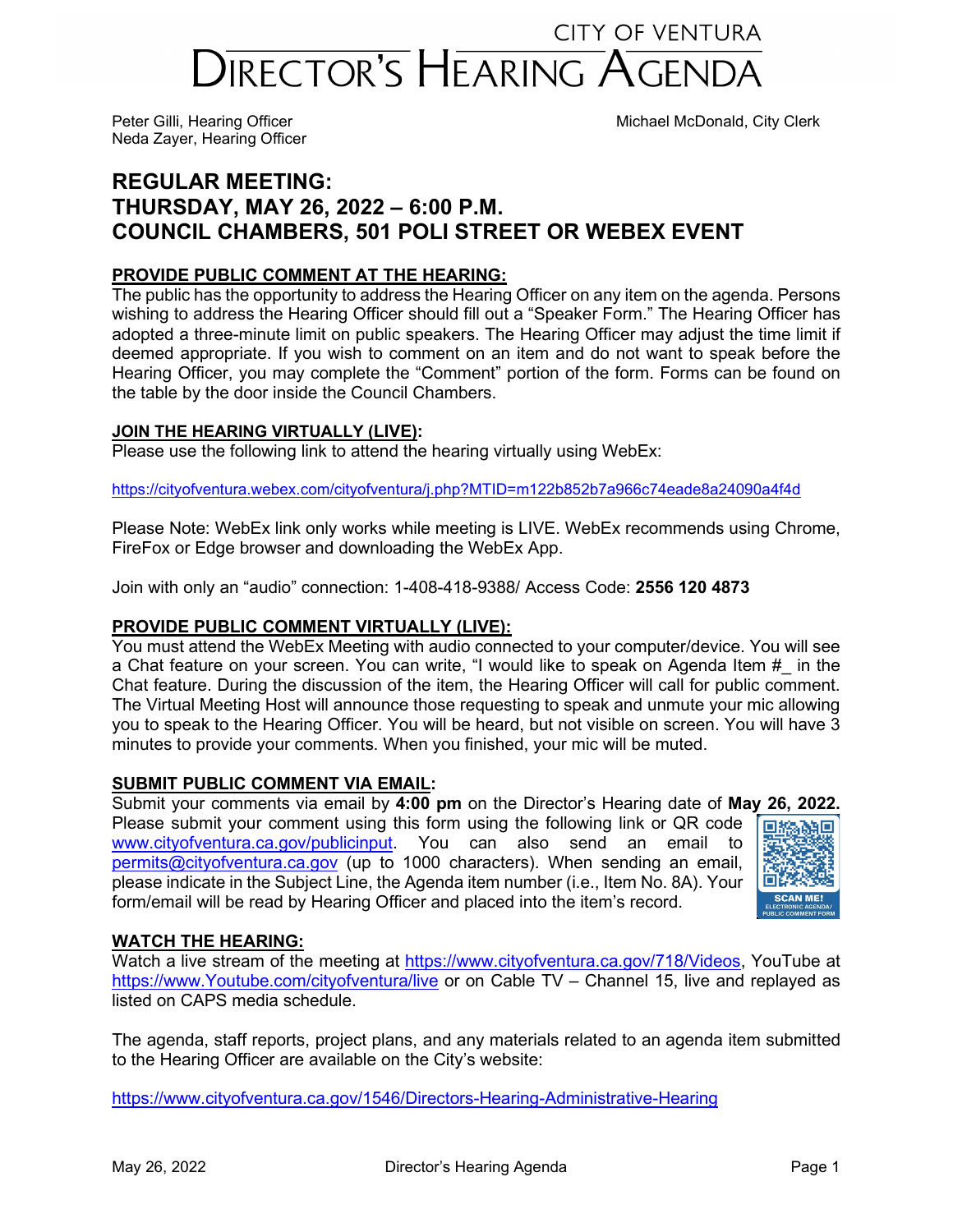**PUBLIC COMMUNICATIONS** – Public Communications is the time set-aside during the hearing for members of the public to address the Hearing Officer on planning related business other than scheduled agenda items.

# **CONSENT ITEM**

**1. Approval of the Director's Hearing April 28, 2022 Meeting Minutes**.

**Recommendation:** Approve, as presented. **Materials:** [minutes](https://www.cityofventura.ca.gov/DocumentCenter/View/31665/DH-Draft-minutes-04-28-22)

# **FORMAL ITEMS**

# **2. PROJ-14765 – Prime Steakhouse Alcohol Use Permit 2009 E. Thompson Blvd.**

Request for an Alcohol Use Permit for a Type 47 ABC License (on-sale generaleating place) for an existing 3,060 square-foot restaurant (Prime Steakhouse) with a 1,692 square foot patio in the General Urban (T4.5) zone in the Midtown Corridor Development Code with a land use designation of Commerce.

**Recommendation:** Approve the Alcohol Use Permit, as conditioned.

#### **California Environmental Quality Act**

The project is categorically Exempt from the California Environmental Quality Act (CEQA) Guidelines Section 15301 (Class 01, Existing Facilities).

**Case Planner:** Falak Zaidi, Associate Planner **Applicant:** Jan Schuster

**Materials: [staff report,](https://www.cityofventura.ca.gov/DocumentCenter/View/31669/PROJ-14765_Prime-Steakhouse_Staff-Report-1) [resolution,](https://www.cityofventura.ca.gov/DocumentCenter/View/31670/PROJ-14765_Prime-Steakhouse-AUP-Resolution) [project plans,](https://www.cityofventura.ca.gov/DocumentCenter/View/31676/Exhibit-A--Project-Plans-1) public comment** 

#### **3. PROJ-15298 – Café Zack Alcohol Use Permit located at 1095 E. Thompson Boulevard.**

Request for an Alcohol Use Permit for a Type 47 License (on-sale general – eating place) for full alcohol sales at an existing 1,050 square-foot restaurant (Café Zack) on a 0.2-acre site in the T4.4 zoning district with a land use designation of Downtown Specific Plan.

**Recommendation:** Approve the Alcohol Use Permit, as conditioned.

# **California Environmental Quality Act**

The project is categorically Exempt from the California Environmental Quality Act (CEQA) Guidelines Section 15301 (Class 01, Existing Facilities).

**Case Planner:** Shaveta Sharma, Contract Planner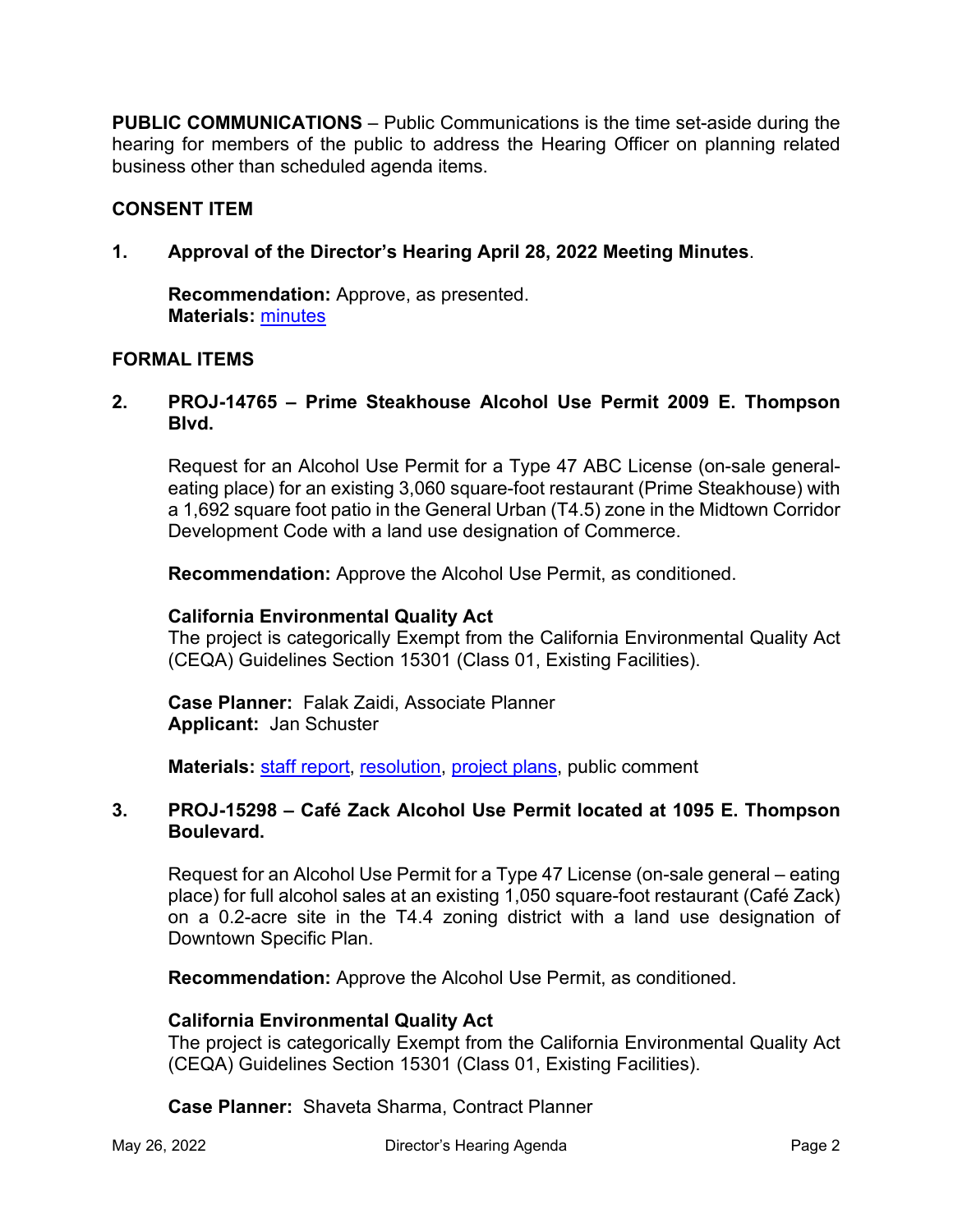#### **Applicant:** Eduardo Zarate

**Materials: [staff report,](https://www.cityofventura.ca.gov/DocumentCenter/View/31685/PROJ-15298_Cafe-Zack_Staff-Report) [resolution,](https://www.cityofventura.ca.gov/DocumentCenter/View/31683/PROJ-15298-Cafe-Zack-Resolution) [project plans,](https://www.cityofventura.ca.gov/DocumentCenter/View/31684/Exhibit-A---ZACK-CAFE---Plan-set-4192022) public comment** 

#### **4. PROJ-15390 – Strain Press Platform Coastal Development Permit located at 1400 Spinnaker Dr**

Request for an Administrative Coastal Development Permit for the addition of a 321 square foot steel platform for a strain press located adjacent to the Dissolved Air Flotation building at the City Wastewater Treatment Plant on a 98.69-acre site in the Parks (P) zoning district with a land use designation of Parks and Open Space within the Coastal Zone.

**Recommendation:** Approve the Administrative Coastal Development Permit, as conditioned.

#### **California Environmental Quality Act**

The project is categorically Exempt from the California Environmental Quality Act (CEQA) Guidelines Section 15301 (Class 01, Existing Facilities).

**Case Planner:** Erica Hong, Associate Planner **Applicant:** Alec Roberts, City of Ventura Public Works

**Materials: [staff report,](https://www.cityofventura.ca.gov/DocumentCenter/View/31680/Proj-15390-Staff-report-and-Map) [resolution,](https://www.cityofventura.ca.gov/DocumentCenter/View/31681/PROJ-15390_-1400-Spinnaker_Resolution) [project plans,](https://www.cityofventura.ca.gov/DocumentCenter/View/31682/Proj-15390-Exhibit-A---Plans-1) public comment** 

#### **5. PROJ-15456 – Covid Clinic Use Permit located at 3301 E. Main Street.**

Request for a Use Permit to continue operations of a COVID-19 testing site on 40 parking stalls of the surface parking lot for the Pacific View Mall on an approximately 19-acre site in the Intermediate Commercial (C-1A) zoning district with a land use designation of Commerce.

**Recommendation:** Approve the Use Permit, as conditioned.

#### **California Environmental Quality Act**

The project is categorically Exempt from the California Environmental Quality Act (CEQA) Guidelines Section 15332 Class 32, In-fill Development Projects.

**Case Planner:** Erica Hong, Associate Planner **Applicant:** Krystle Kruse, Covid Clinic

**Materials: [staff report,](https://www.cityofventura.ca.gov/DocumentCenter/View/31679/Proj-15456-Report-and-Map) [resolution,](https://www.cityofventura.ca.gov/DocumentCenter/View/31677/PROJ-15456_Covid-Clinic_Resolution) [project plans,](https://www.cityofventura.ca.gov/DocumentCenter/View/31678/Proj-15456-Exhibit-A---Plans) public comment**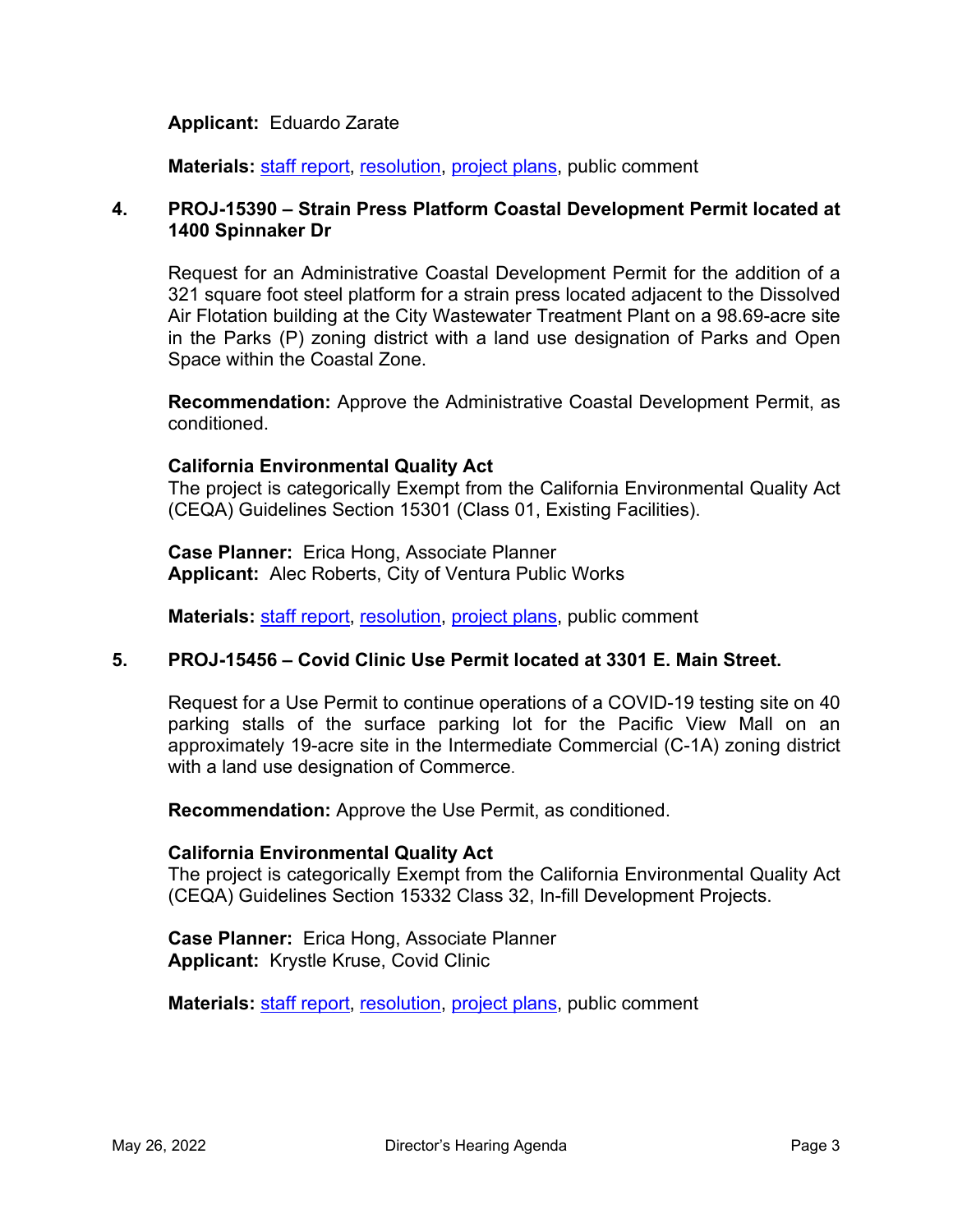#### **6. PROJ-15336 – Ocean Ave Tentative Parcel Map and Administrative Coastal Development Permit located on the north side of Ocean Avenue west of Santa Cruz Street.**

Request for a Tentative Parcel Map and Administrative Coastal Development Permit to create two single-family residential lots on a 14,186 square-foot site in the Single Family Residential (R-1-6) zone with a land use designation of Existing Urban within the Coastal Zone.

**Recommendation:** Approve the Tentative Parcel Map and Administrative Coastal Development Permit, as conditioned.

#### **California Environmental Quality Act**

The project is categorically Exempt from the California Environmental Quality Act (CEQA) Guidelines Section 153315 (Class 15, Minor Land Divisions).

**Case Planner:** Jared Rosengren -Senior Planner **Applicant :** Ocean Avenue Ventura, LLC.

**Materials:** [staff report,](https://www.cityofventura.ca.gov/DocumentCenter/View/31673/PROJ-15336-Staff-report-and-map) [resolution,](https://www.cityofventura.ca.gov/DocumentCenter/View/31674/PROJ-15356-Ocean-Ave-TPM-Resolution) [project plans,](https://www.cityofventura.ca.gov/DocumentCenter/View/31675/Proj-15336-Exhibit-A---TPM) public comment

#### **7. PROJ-15367 – Remax Design Review located at 725 S. Victoria Avenue.**

Request for a Design Review for a remodel, 5,100 square-foot addition, and change of use from restaurant to office of an existing 8,850 square-foot commercial building on a 1.2-acre site in the Urban General (T4.8) zoning district of the Victoria Corridor and Development Code with a land use designation of Commerce.

**Recommendation:** Approve the Design Review, as conditioned.

#### **California Environmental Quality Act**

The project is categorically Exempt from the California Environmental Quality Act (CEQA) Guidelines Section 15301 (Class 01, Existing Facilities).

**Case Planner:** Jamie Peltier, Principal Planner **Applicant:** Emily Garren, Nest Architecture Inc.

**Materials:** [staff report,](https://www.cityofventura.ca.gov/DocumentCenter/View/31689/PROJ-15367_Remax_dh-sr) [resolution,](https://www.cityofventura.ca.gov/DocumentCenter/View/31690/PROJ-15367_Remax_reso) [project plans,](https://www.cityofventura.ca.gov/DocumentCenter/View/31691/Exhibit-A-Remax-Plans) public comment

#### **STAFF COMMUNICATION**

#### **ADJOURNMENT**

This agenda was posted on Thursday, May 19, 2022 on the City website, in the Public Meetings/Agenda Center: <https://www.cityofventura.ca.gov/1546/Directors-Hearing-Administrative-Hearing>